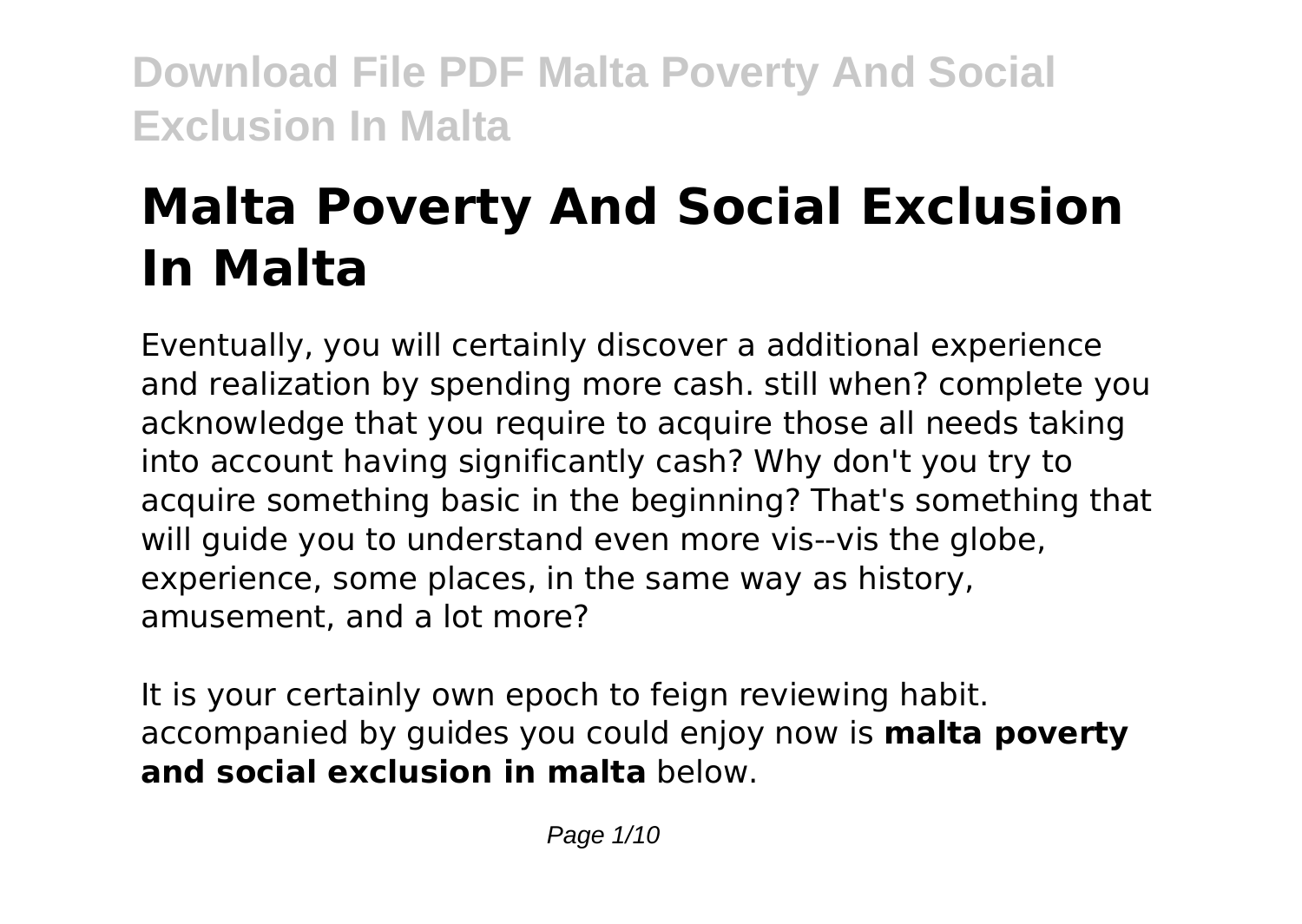As of this writing, Gutenberg has over 57,000 free ebooks on offer. They are available for download in EPUB and MOBI formats (some are only available in one of the two), and they can be read online in HTML format.

### **Malta Poverty And Social Exclusion**

To combat social exclusion and poverty through employment, capacity building , social integration and social mobility. Our Aim To reduce poverty amongst vulnerable families through employment and education.

### **LEAP: Anti-Poverty and Social Exclusion**

Poverty and social exclusion statistics probably capture the headlines as often as economic statistics. This is not surprising, given that the EU emphasises smart, sustainable and inclusive growth ...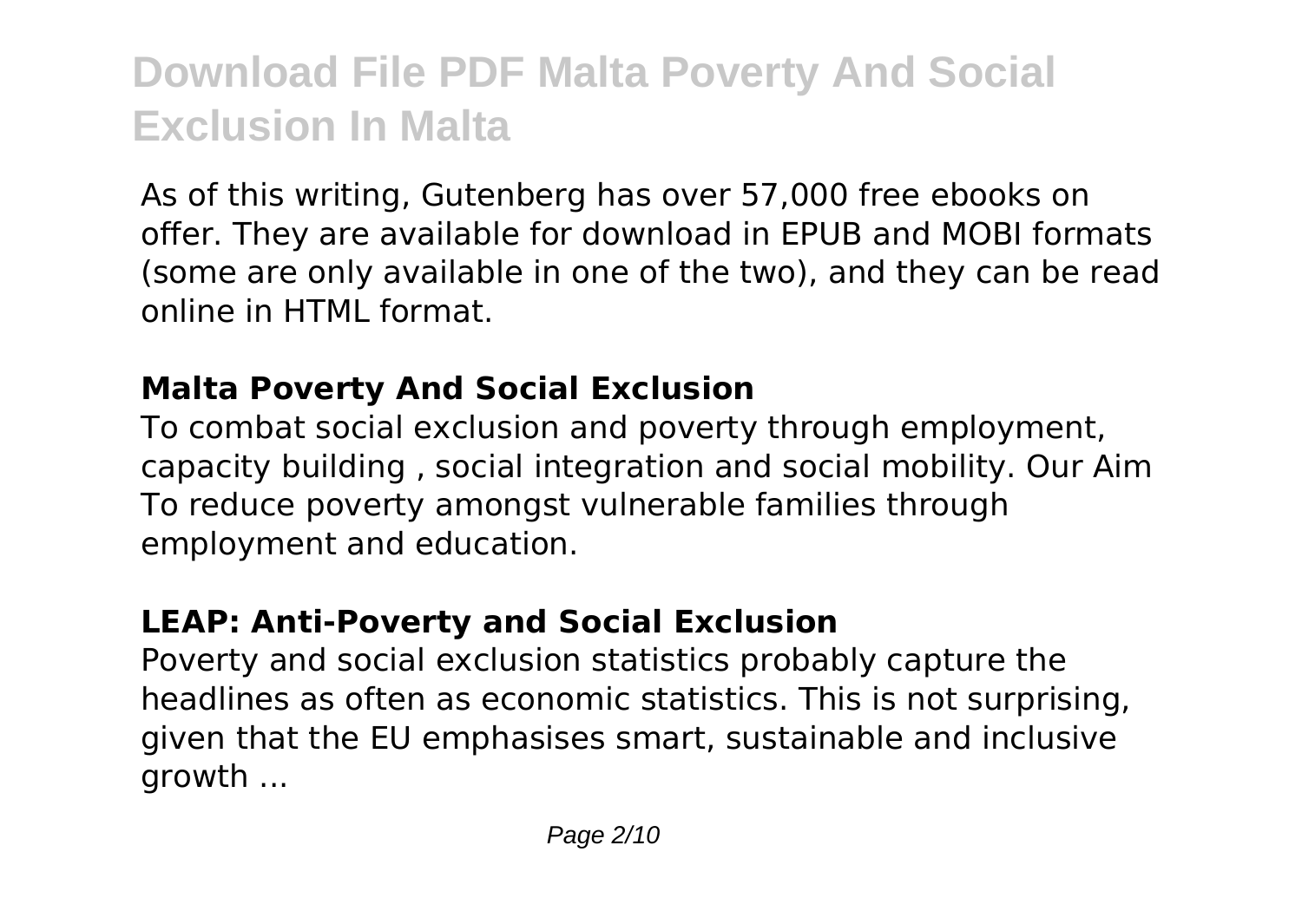#### **Poverty and social exclusion - Mark Musù - Times of Malta**

While these remain challenges to be constantly addressed, we should be very satisfied that with a number of innovative measures and several other policy changes in these last years, poverty and social exclusion in Malta declined markedly.

#### **Poverty and social exclusion statistics explained | Mark Musú**

The phenomena of hunger and poverty in Malta, as well as severe material deprivation, results from several factors. These include low income, social exclusion and low work intensity. Nearly half of the Maltese population has indicated an inability to afford even one week of vacation during the year.

#### **Hunger and Poverty in Malta - The Borgen Project**

poverty, social exclusion, housing, labour, education and health. In Malta, the survey is compiled by the National Statistics Office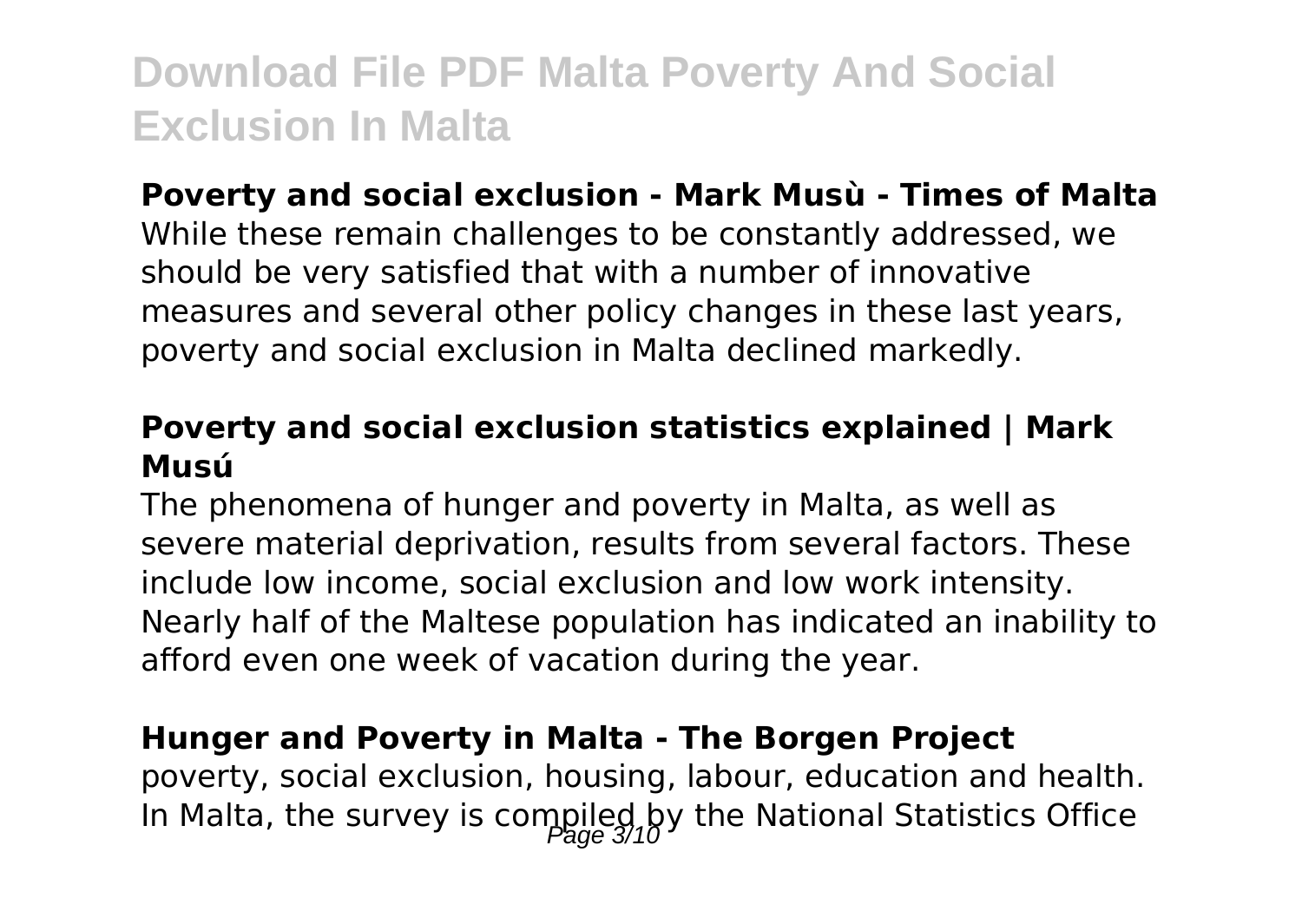(NSO), with the sample being extracted from a database based on the latest Census.4More than 4,000 households are interviewed per year, of which 75% are

### **POVERTY, SOCIAL EXCLUSION AND LIVING CONDITIONS IN MALTA ...**

According to the statistics, the number of people At Risk of Poverty or Social Exclusion (AROPE) has dropped since 2013. In 2013, there were 99,000 persons AROPE, however in 2016 this number reduced to 85,000. That is 20.1% of the Maltese population.

#### **Updated: Fewer people, except for elderly, at risk of ...**

Notwithstanding its small size, Malta has a multitude of NGOs that address various aspects of social exclusion in society. Bringing these organisations to work together is a new approach to combat...  $P_{\text{a}q} = 4/10$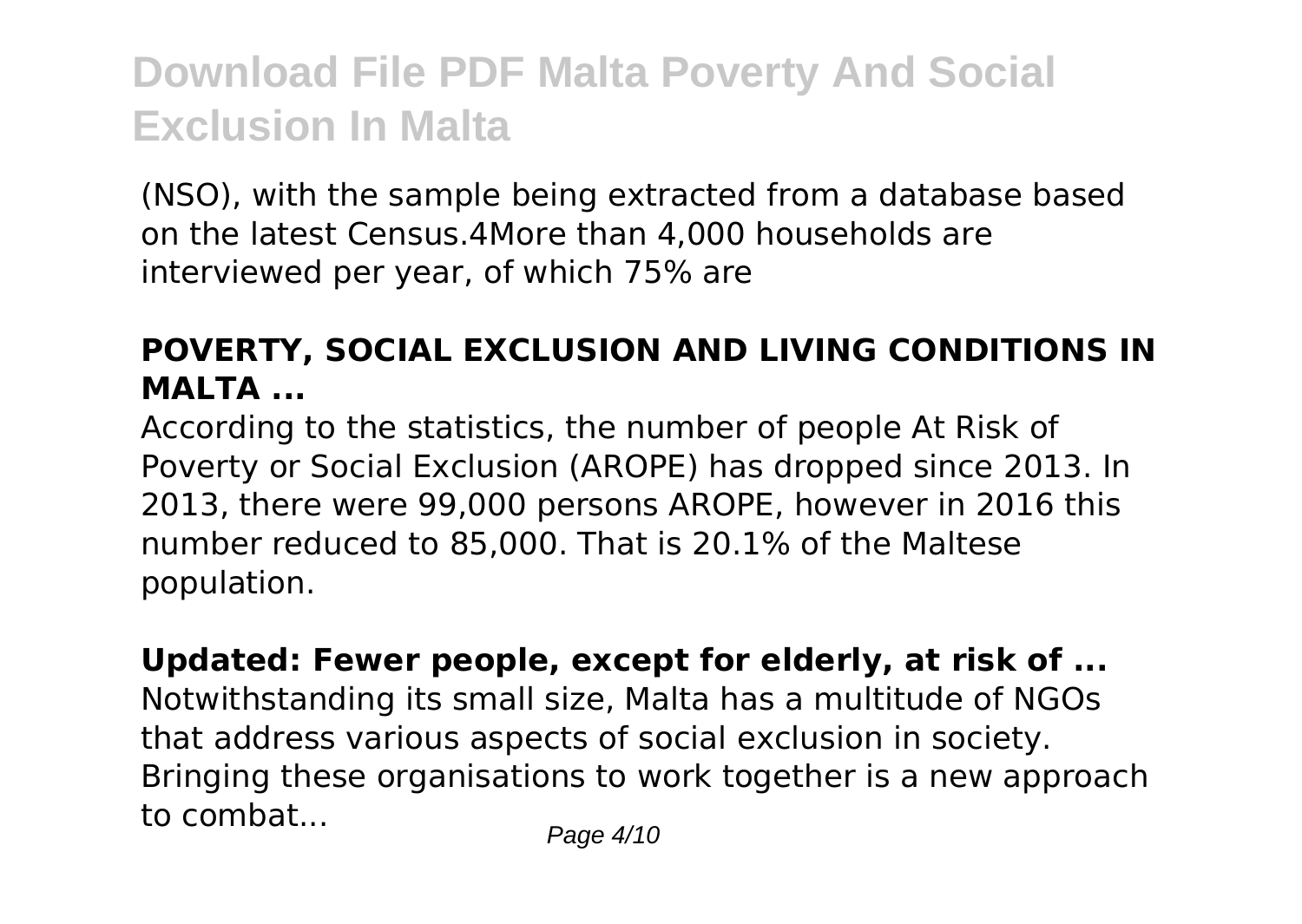#### **New ways to combat social exclusion - Times of Malta**

In 2012, Malta's 'at-risk-of-poverty or social exclusion rate' stood at 23.1% (21.9% for males and 24.3% for females) which compares to the EU average of 24.8% (23.8% for males and 25.7% for females) in the same year. For 2013, Malta's AROPE stood at 24.0% (23.1% for males and 24.9% for females).

### **NATIONAL STRATEGIC POLICY FOR POVERTY REDUCTION & FOR ...**

The share of people at risk of poverty or social exclusion has decreased in the majority of Member States. Although on average 22.4 % of the EU population were at risk of poverty or social exclusion in 2017, the levels of individual countries varied widely, ranging from 12.2 % to 38.9 % (see Figure 3).

### **Europe 2020 indicators - poverty and social exclusion ...**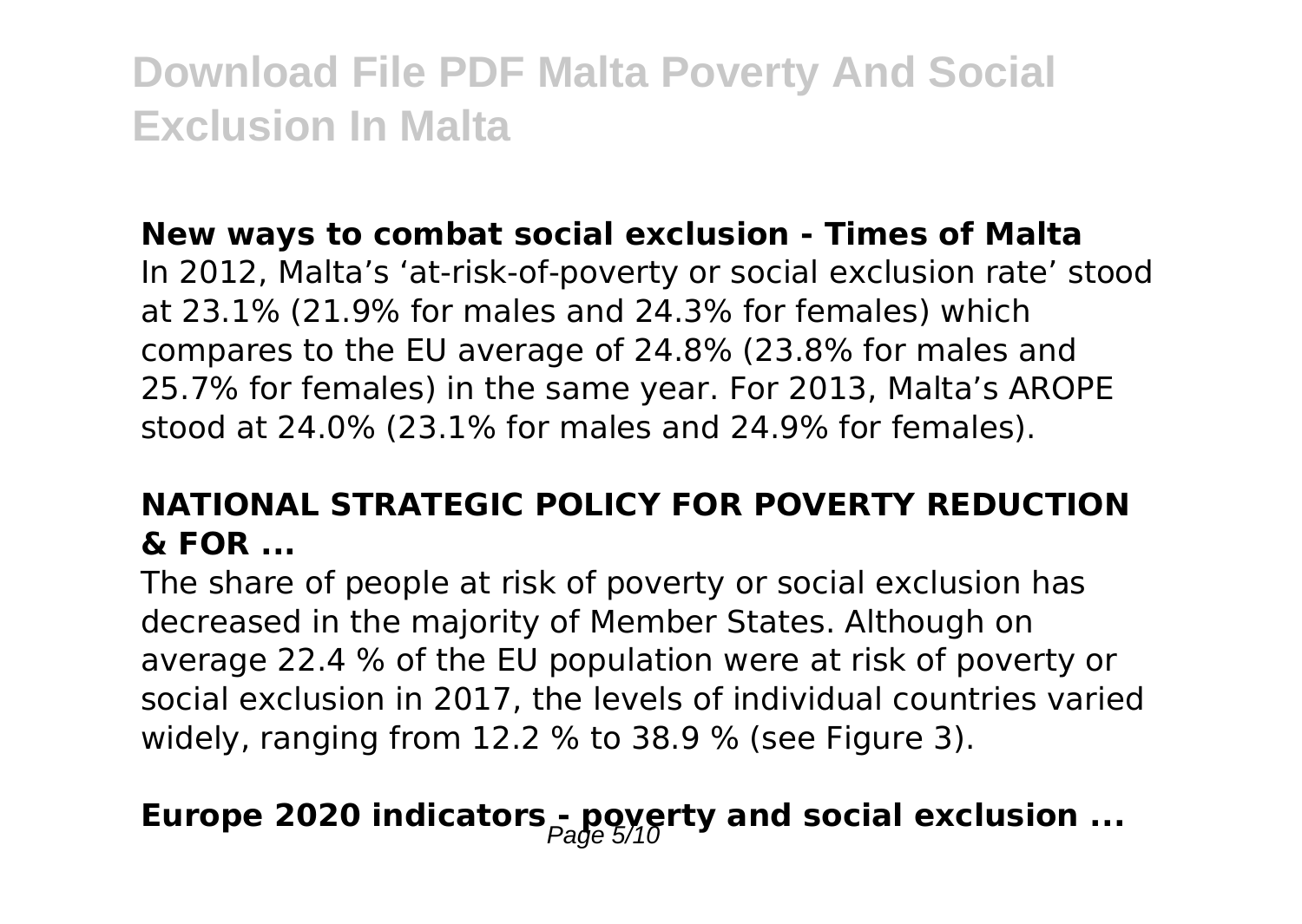Malta's National Budget for the year 2015 explicitly underlines Government's commitment to implement the recommendations emanating from the strategic policy against poverty and social exclusion.

#### **Evaluation Report 2014 - 2016**

Malta. Poverty and Social Exclusion in Malta. joseph M. Sammut Kopin. at the end of the outgoing millennium, maltese society was portrayed as an 'affluent society' (galbraith 1999), with every individual enjoying the modern consumer lifestyle. national statis- tics and the media claim that extreme poverty has been eradicated in malta and that poverty exists only as a relative measure.

#### **Malta Poverty and Social Exclusion in Malta**

Mark Musu' Poverty and social exclusion statistics probably capture the headlines as often as economic statistics. This is not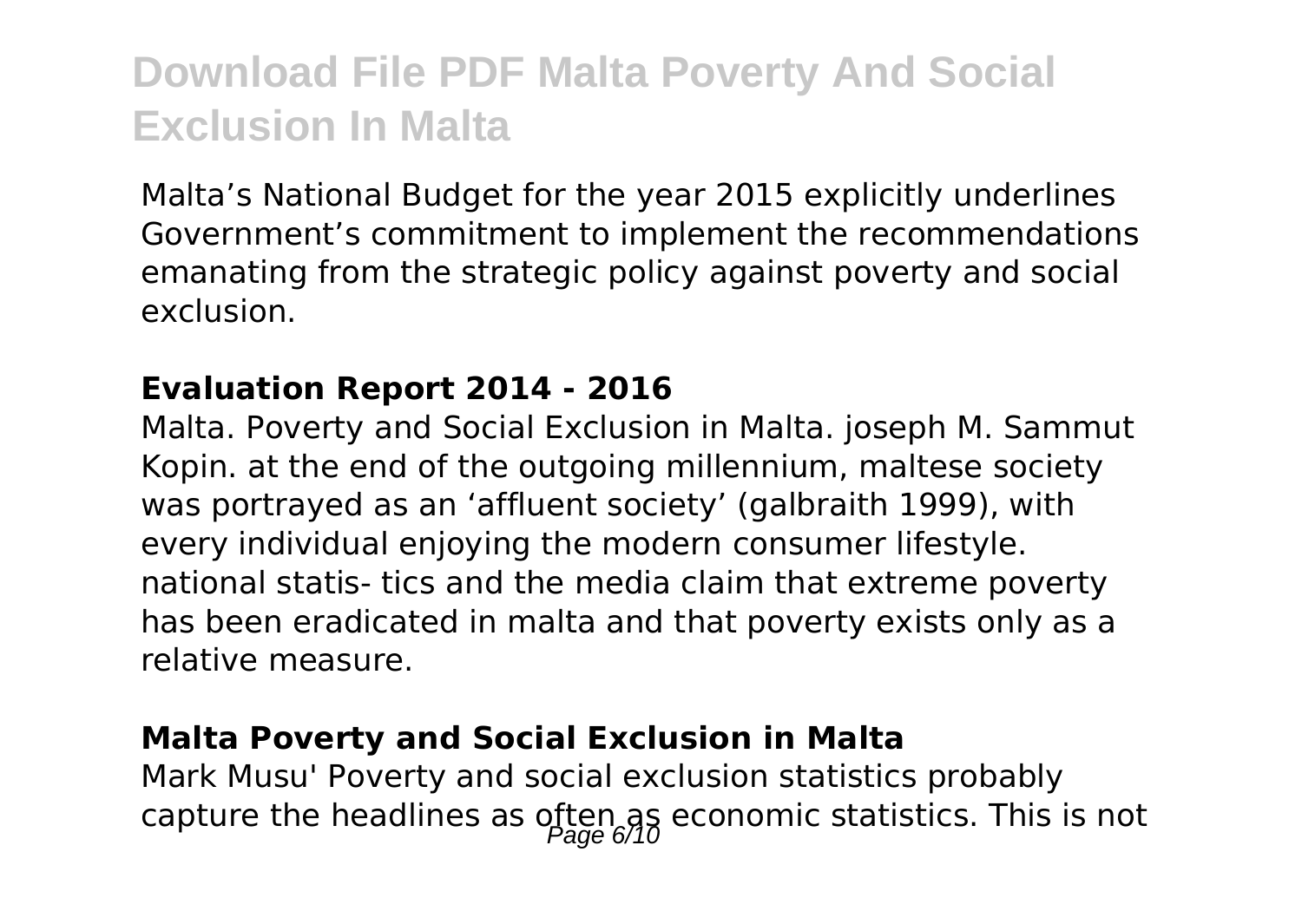surprising, given that the EU emphasises smart, sustainable and inclusive growth as much as economic growth objectives.

**Poverty and social exclusion ... - The Malta Independent** Social exclusion matters to Malta because it causes poverty and gets in the way of poverty reduction. Indeed, social exclusion causes poverty in two main ways: it hurts the socially vulnerable materially by making them poor in terms of income, health or education by causing them to be denied access to resources, markets and public services.

### **Poverty and inequality in Maltese society? Excluded groups ...**

Malta's 2020 Targets ... Poverty / social exclusion-at least 6,560 fewer people in or at risk of poverty and social exclusion . Strategies 1. All strategies should not be considered as standalone strategies, since actions from each strategy overlap. 2. All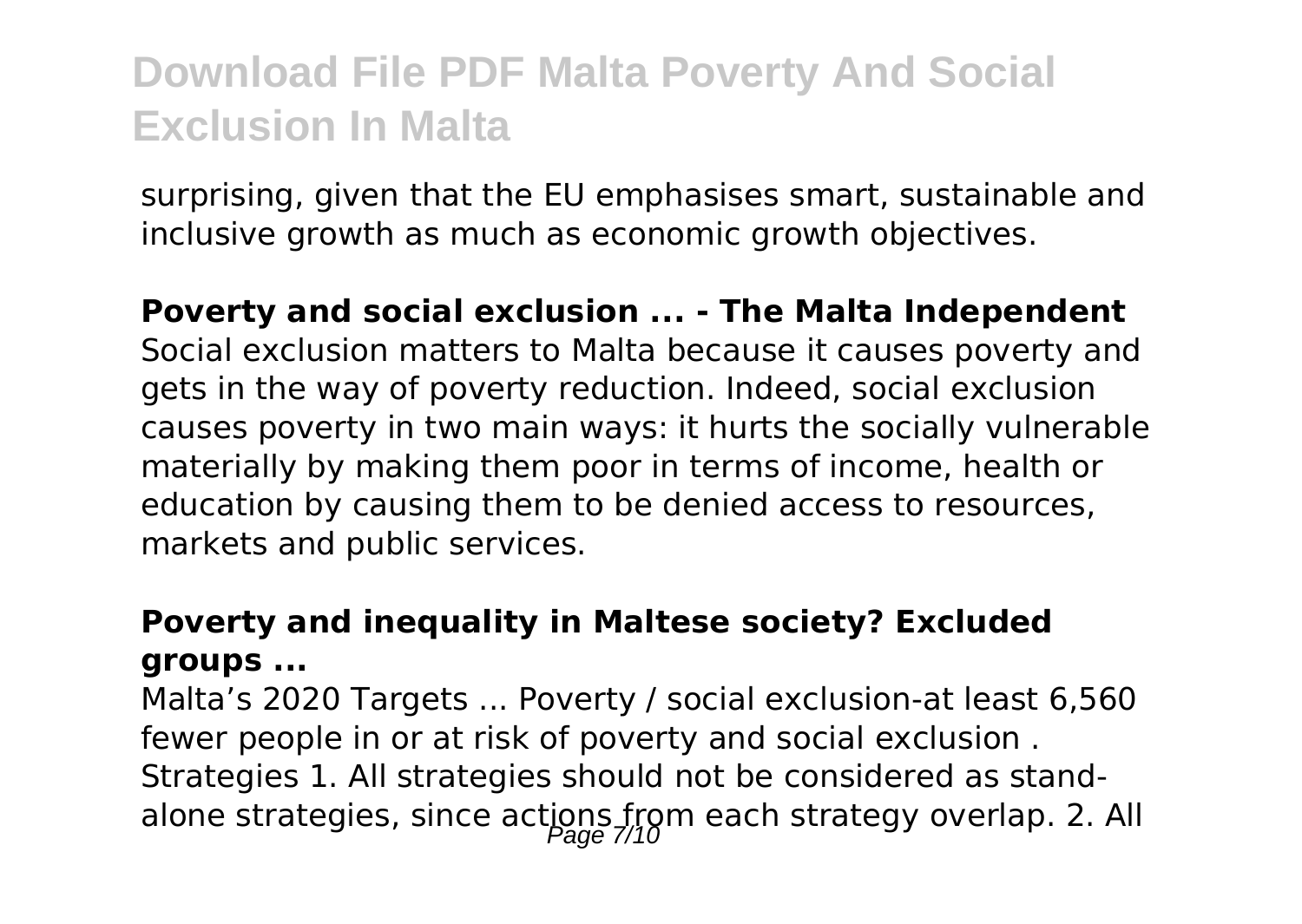strategies work in synchronisation to positively effect

### **National Policies & the EU 2020 Strategy Targets**

Children were the age group with the highest at risk of poverty or social exclusion rates in nearly half of the EU Member States. In Latvia, Estonia, Bulgaria, Lithuania, Croatia, Malta, Slovenia and Czechia the elderly were most at risk, while in Greece, Denmark, Poland, the Netherlands and Finland, adults were the age group with the highest risk.

### **Children at risk of poverty or social exclusion ...**

Malta registered a 4 per cent decrease in the number of people at risk of poverty or social exclusion in 2016, when compared to the year 2013, according to Eurostat figures. The amount fell from 24 per cent to 20 per cent.

### Fewer Maltese People At Risk Of Poverty Or Social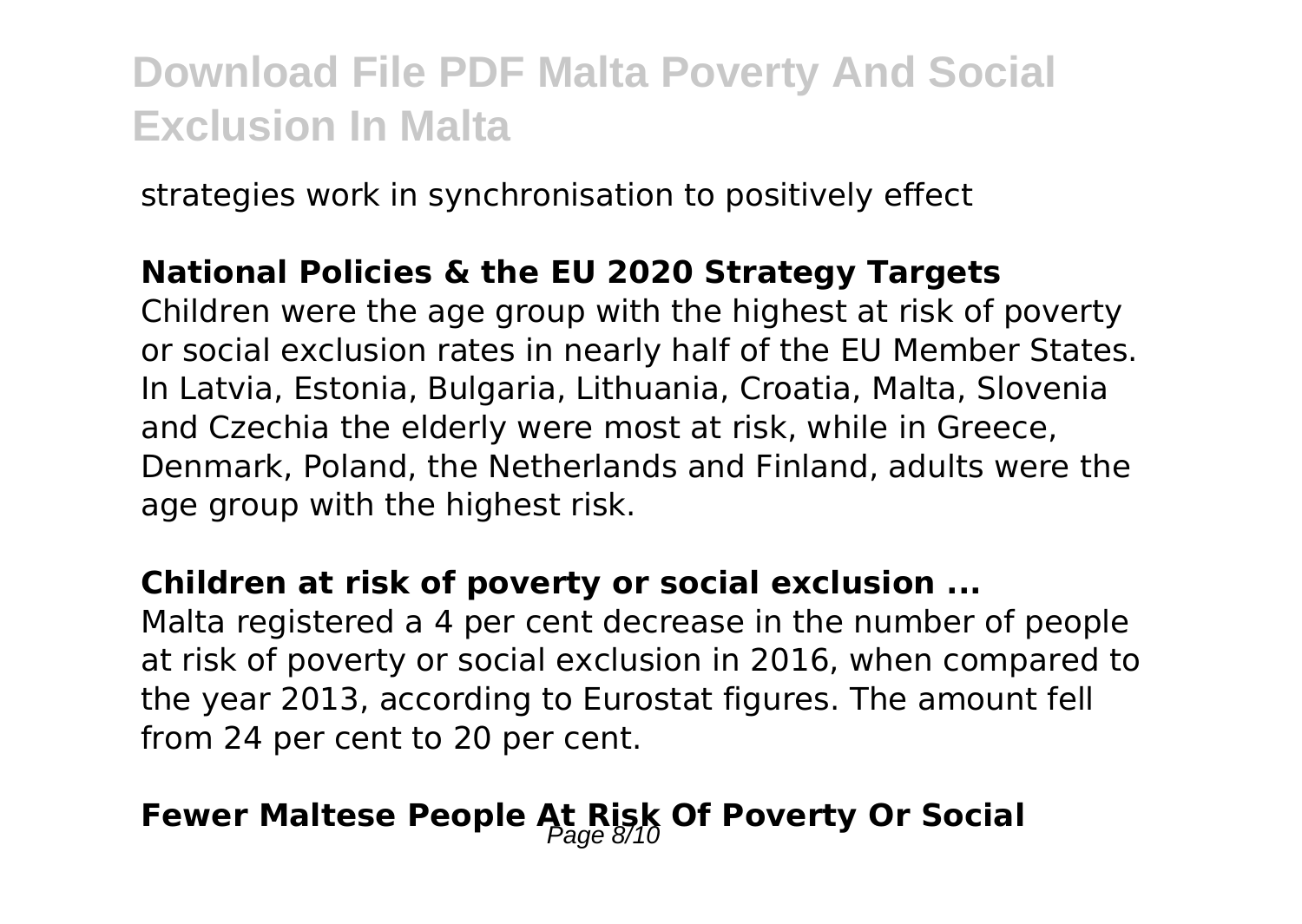### **Exclusion**

The state of poverty in Malta is categorized as relative, but 2014 estimates show that 15.9 percent of citizens live below the poverty line. However, poverty in Malta is a consequence of recent economic expansions at the expense of employment stability, access to child care and has marginalized family incomes, especially for single mothers.

### **Poverty in Malta: A Consequence of Recent Economic Expansions**

Most of APF members are in constant touch with poverty and social exclusion, thus bringing to this platform a wealth of knowledge on poverty in Malta. Poverty in Malta is prevalent in three major categories of Maltese society – the unemployed, pensioners and single parents.

### **Anti-Poverty Forum Malta - EAPN**